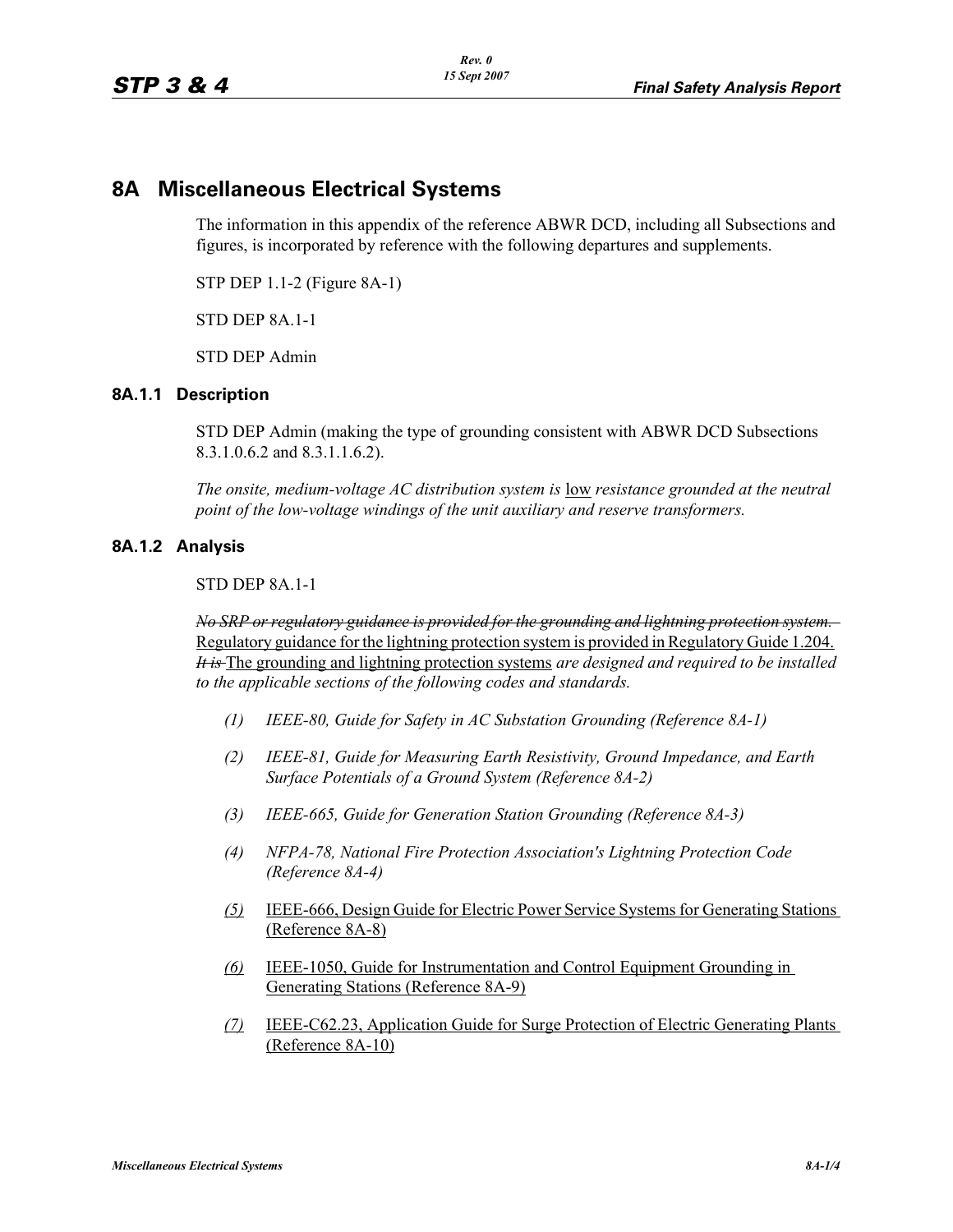# **8A.1.3 COL License Information**

The following site-specific supplement addresses the COL License Information Item discussed in this subsection.

Ground resistance measurements will be performed per guidance provided by IEEE-81 to determine that the required value of one ohm or less has been met and additions to the system will be made, if necessary, to meet the target resistance after site preparation and prior to construction of the permanent buildings. The FSAR will be updated in accordance with 10 CFR 50.71(e) to reflect the results of these evaluations. (COM 8A-1)

### **8A.2.3 COL License Information**

The following standard supplement addresses the COL License Information Item discussed in this subsection.

The design of the cathodic protection system meets the following minimum requirements consistent with the requirements in Chapter 11, Section 9.4 of the Utility Requirements Document issued by the Electric Power Research Institute (Reference 8A-5).

- *(1)* The need for cathodic protection on the entire site, portions of the site, or not at all is determined by analyses. The analyses are based on soil resistivity readings, water chemistry data, and historical data from the site gathered from before commencement of site preparation to the completion of construction and startup.
- *(2)* Where large protective currents are required, a shallow interconnected impressed current system consisting of packaged high silicon alloy anodes and transformerrectifiers are normally used. The rectifiers are approximately 50% oversized in anticipation of system growth and possible higher current consumption.
- *(3)* The protected structures of the impressed current cathodic protection system are connected to the station grounding grid.
- *(4)* Localized sacrificial anode cathodic protection systems are used where required to supplement the impressed current cathodic protection system and protect surfaces which are not connected to the station grounding grid or are located in outlying areas.
- *(5)* Prepackaged zinc-type reference electrodes are permanently installed near poorly accessible protected surfaces to provide a means of monitoring protection level by measuring potentials.
- *(6)* Test stations above grade are installed throughout the station adjacent to the areas being protected for termination of test leads from protected structures and permanent reference electrodes.

STD DEP Admin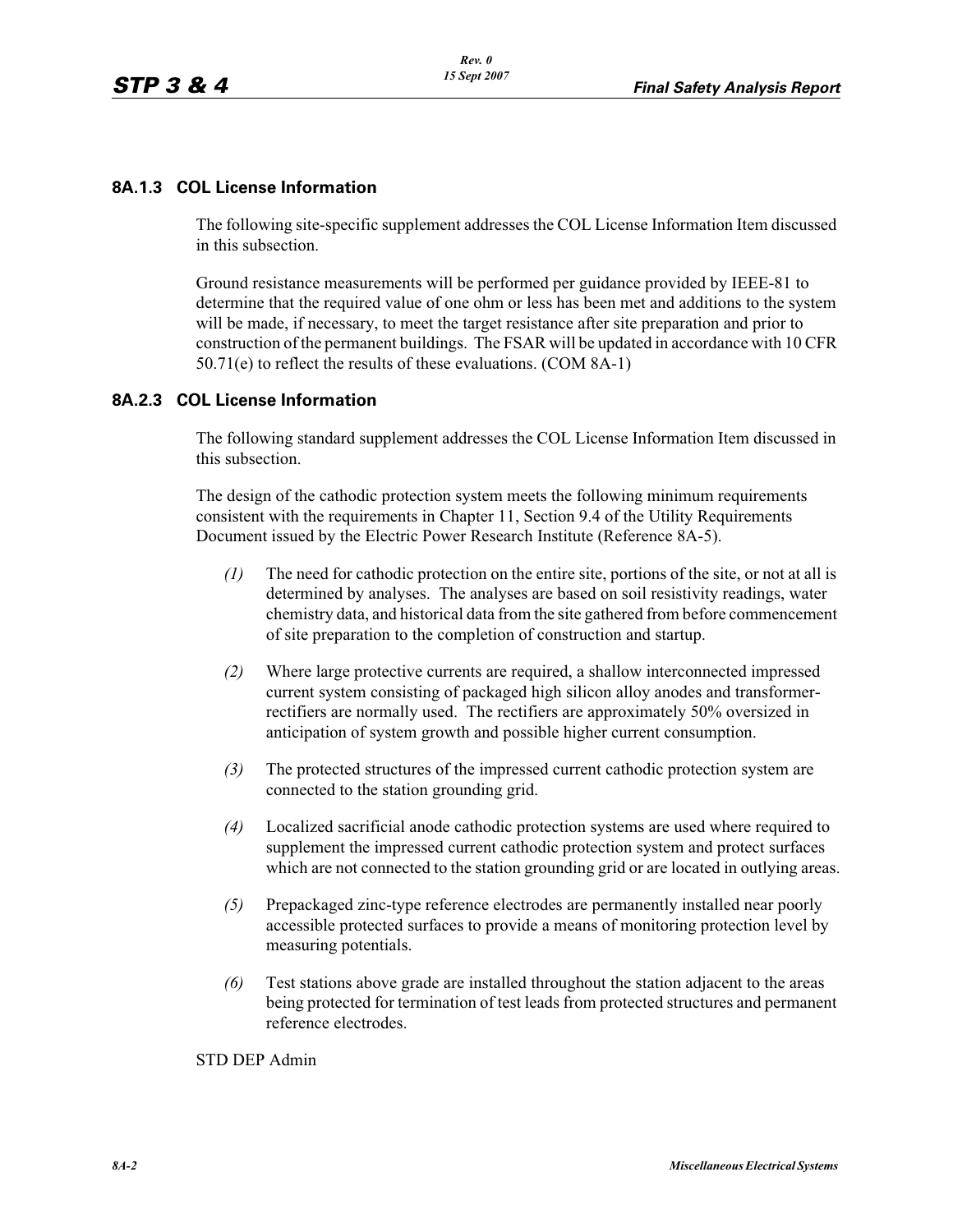# *8A.3.4* **8A.4 References**

The following standard supplement addresses new references:

- 8A-8 IEEE-666, Design Guide for Electric Power Service Systems for Generating Stations
- 8A-9 IEEE-1050, Guide for Instrumentation and Control Equipment Grounding in Generating Stations
- 8A-10 IEEE-C62.23, Application Guide for Surge Protection of Electric Generating Plants